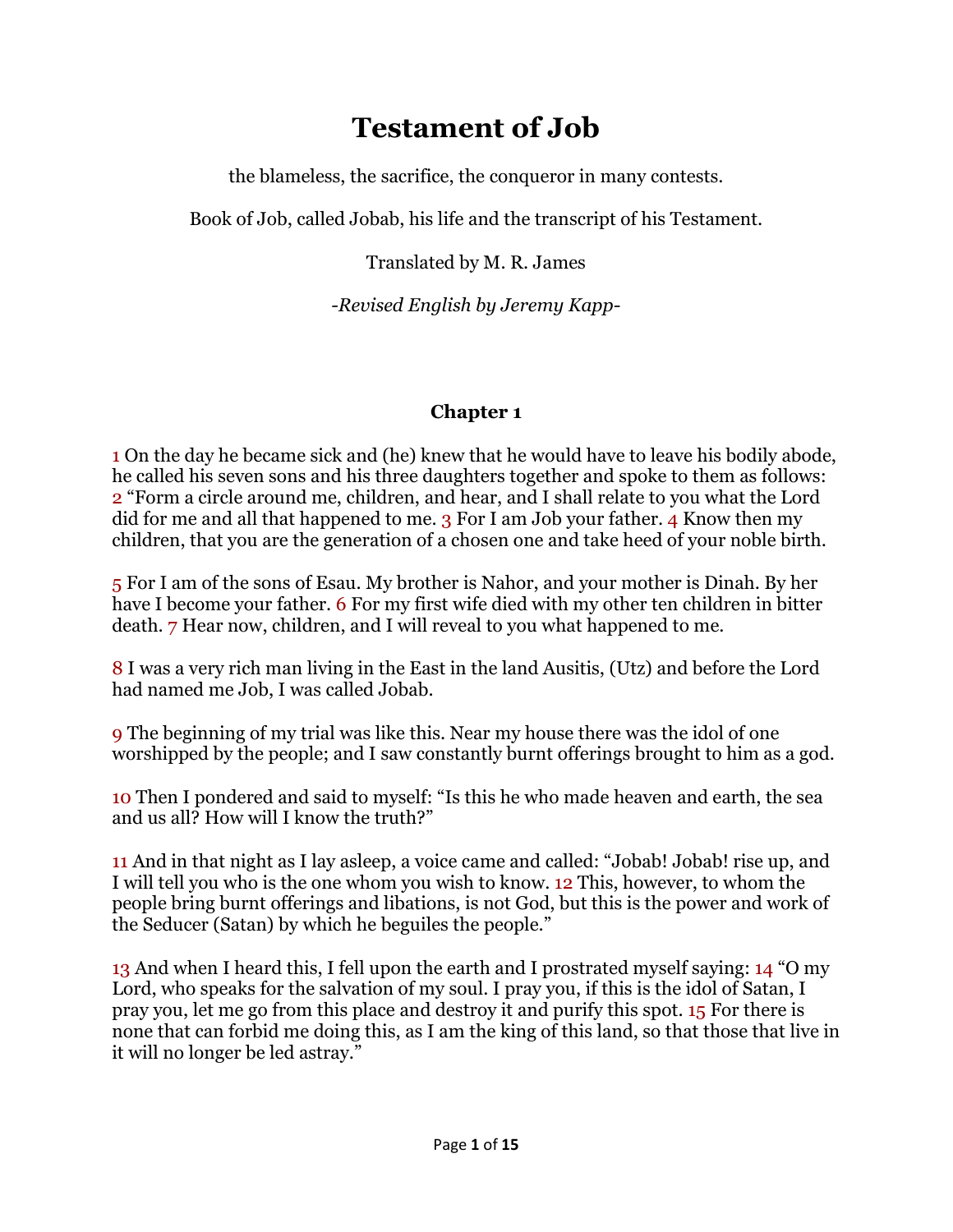16 And the voice that spoke out of the flame answered to me: "You can purify this spot, 17 But I announce to you what the Lord ordered me to tell you, For I am the archangel of God." 18 And I said: "Whatever shall be told to his servant, I shall hear." 19. And the archangel, said to me: "In this manner speaks the Lord: If you undertake to destroy and take away the image of Satan, he will set himself with wrath to wage war against you, and he will display against you all his malice. 21 He will bring upon you many severe plagues, and take from you all that you have. He will take away your children, and will inflict many evils upon you. 22 Then you must wrestle like an athlete and resist pain, sure of your reward, overcome trials and afflictions.

23 But when you endure, I shall make your name renowned throughout all generations of the earth until to the end of the world. 24 And I shall restore you to all that you had, and the double part of what you will lose will be given to you in order that you may know that God does not consider the person but gives to each who deserves the good. 25 And also to you shall it be given, and you will put on a crown of tassel flowers. 26 And at the resurrection you will awaken for eternal life. Then you will know that the Lord is just, and true and mighty."

27 After that, my children, I replied: "From the love of God I shall endure until death all that will come upon me, and I shall not shrink back." 28 Then the angel put his seal upon me and left me.

#### **Chapter 2**

1 After this I rose up in the night and took fifty slaves and went to the temple of the idol and destroyed it to the ground. 2. And so I went back to my house and gave orders that the door should he firmly locked; saying to my doorkeepers: 3 "If somebody shall ask for me, bring no report to me, but tell him: He investigates urgent affairs. He is inside."

4 Then Satan disguised himself as a beggar and knocked heavily at the door, saying to the door-keeper:

5 "Report to Job and say that I desire to meet him,"

6 And the door-keeper came in and told me that, but heard from me that I was studying.

7 The Evil One, having failed in this, went away and took upon his shoulder an old, torn basket and went in and spoke to the doorkeeper saying: "Tell Job: Give me bread from your hands that I may eat." 8 And when I heard this, I gave her burnt bread to give it to him, and I made known to him: "Expect not to eat of my bread, for it is forbidden to you." 9 But the door-keeper, being ashamed to hand him the burnt and ashy bread, as she did not know that it was Satan, took of her own fine bread and gave it to him. 10 But he took it and, knowing what occurred, said to the maiden: "Go from here, bad servant, and bring me the bread that was given you to hand to me." 11 And the servant cried and spoke in grief: "You speak the truth, saying that I am a bad servant. because I have not done as I was instructed by my master." 12 And he turned back and brought him the burnt bread and said to him: "In this way says my lord: You will not eat of my bread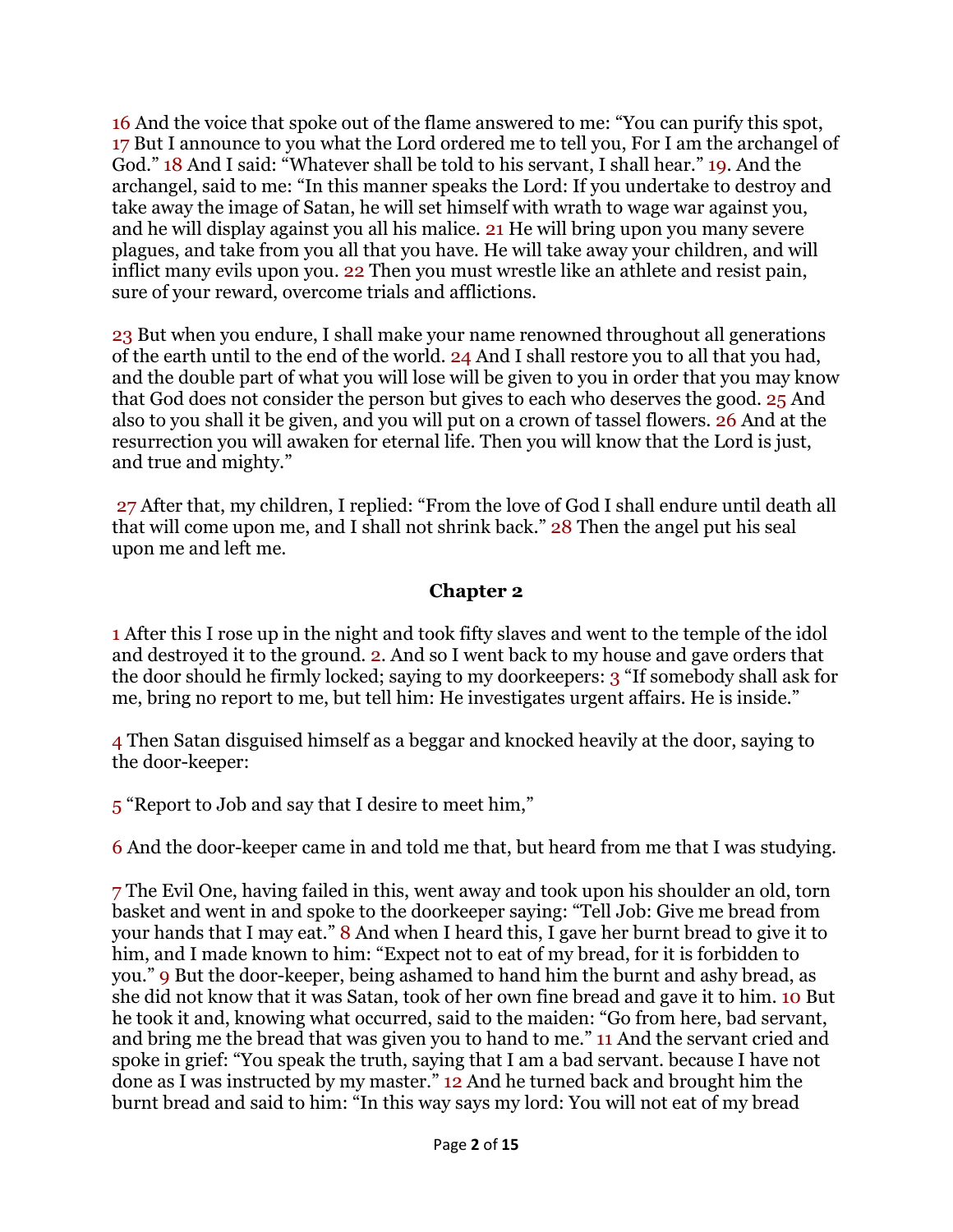anymore, for it is forbidden to you. 13 And this he gave me [saying: This I give] in order that the charge may not be brought against me that I did not give to the enemy who asked.") 14 And when Satan heard this, he sent back the servant to me, saying: "As you see this bread all burnt, so shall I soon burn your body to make it like this." 15 And I replied: "Do what you desire to do and accomplish whatever you plot. For I am ready to endure whatever you bring upon me." 16 And when the devil heard this, he left me, and walking up to under the [highest] heaven, he took from the Lord the oath that he might have power, over all my possessions. 17 And after having taken the power he went and instantly took away all my wealth.

#### **Chapter 3**

1 For I had one hundred and thirty thousand sheep, and of these I separated seven thousand for the clothing of orphans and widows and of needy and sick ones. 2 I had a herd of eight hundred dogs who watched my sheep and besides these two hundred to watch my house. 3 And I had nine mills working for the whole city and ships to carry goods, and I seat them into every city and into the villages to the feeble and sick and to those that were unfortunate. 4 And I had three hundred and forty thousand nomadic asses, and of these I set aside five hundred, and the offspring of these I order to he sold and the proceeds to be given to the poor and the needy. 5 For from all the lands the poor came to meet me.

6 For the four doors of my house were opened, each, being in charge of a watchman who had to see whether there were any people coming asking alms, and whether they would see me sitting at one of the door's so that they could leave through the other and take whatever they needed.

7 I also had thirty immovable tables set at all hours for the strangers alone, and I also had twelve tables spread for the widows. **8** And if any one came asking for alms, he found food on my table to take all he needed, and I turned nobody away to leave my door with an empty stomach.

9 I also had three thousand five hundred yokes of oxen, and I selected of these five hundred and had them tend to the plowing. 10 And with these I had done all the work in each field by those who would, take it in charge and the income of their crops I laid aside for the poor on their table. 11 I also had fifty bakeries from which I sent [the bread] to the table for the poor. 12 And I had slaves selected for their service. 13 There were also some strangers who saw my good will; they wished to serve as waiters themselves. 14 Others, being in distress and unable to obtain a living, came with the request saying: 15 "We pray you, since we also can fill this office of waiters (deacons) and have no possession, have pity upon us and advance money to us in order that we may go into the great cities and sell merchandise. 16 And the surplus of our profit we may give as help to the poor, and then shall we return to you your own (money). 17 And when I heard this, I was glad that they should take this altogether from me for the husbandry of charity for the poor. 18 And with a willing heart I gave them what they wanted, and I accepted their written bond, but would not take any other security from them except the written document. 19 And they went abroad and gave to time poor as far as they were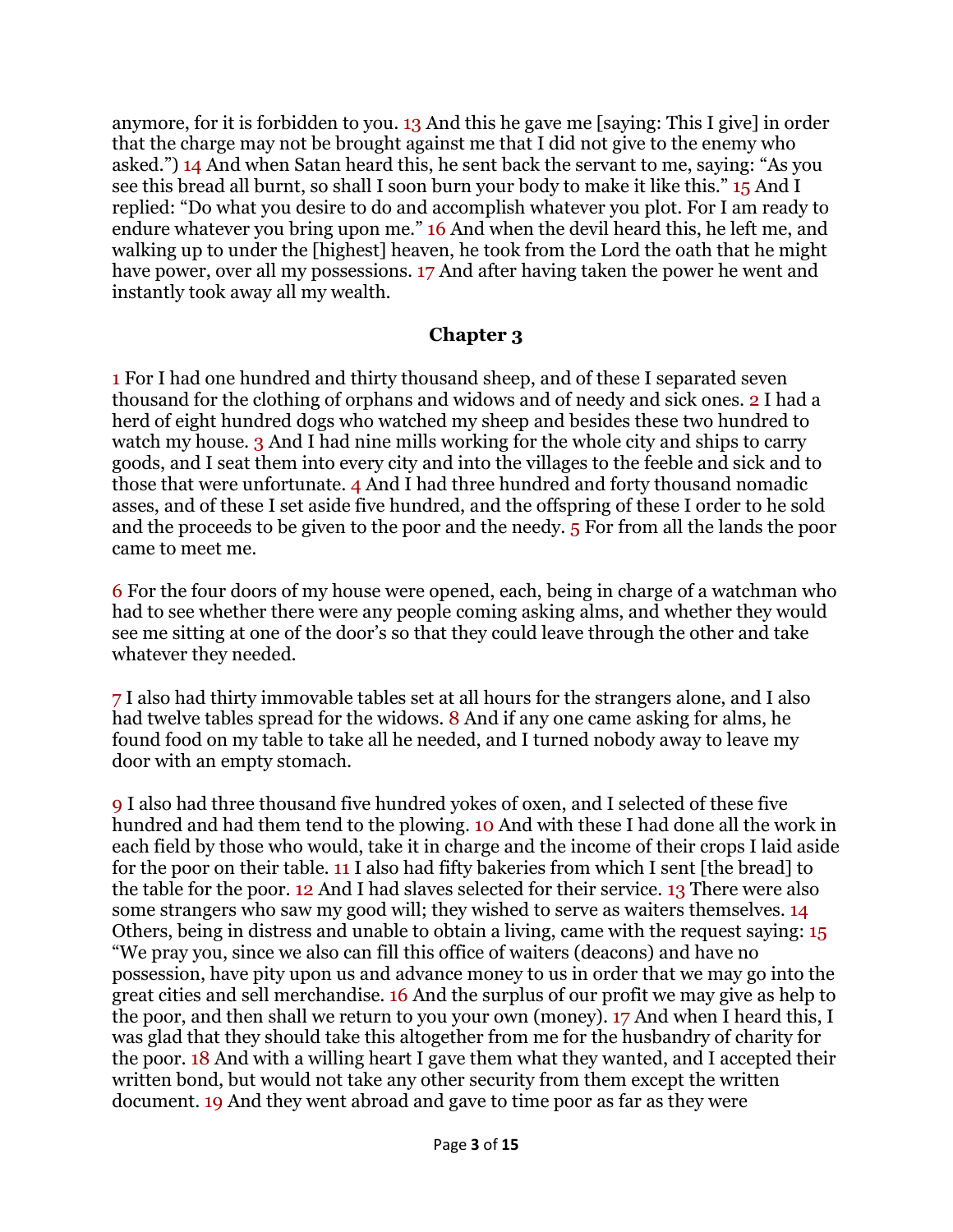successful. 20 Frequently, however, some of their goods were lost on the road or on the sea, or they would he robbed of them. 21 Then they would come and say: "We pray you, act generously towards us in order that we may see how we can restore to you your own." 22 And when I heard this, I had sympathy with them, and handed to them their bond, and often having read it before them tore it up and released them of their debt. saying to them: 23 "What I have consecrated for the benefit of the poor, I shall not take from you". 24 And so I accepted nothing from my debtor. 25 And when a man with cheerful heart came to me saying: I am not in need to be compelled to he a paid worker for the poor. 26 But I wish to serve the needy at your table," and he consented to work, and he ate his share. 27 So I gave him his wages nevertheless, and I went home rejoicing. 28 And when he did not wish to take it, I forced him to do so, saying: "I know that you are a laboring man who looks for and waits for his wages, and you must take it."

29 Never did I defer paying the wages of the hireling or any other, nor keep back in my house for a single evening his hire that was due to him. 30 Those that milked the cows and the ewes signaled to the passersby that they should take their share. 31 For the milk flowed in such plenty that it curdled into butter on the hills and by the road side; and by the rocks and the hills the cattle lay which had given birth to their offspring. 32 For my servants grew weary keeping the meat of the widows and the poor and dividing it into small pieces. 33 For they would curse and say: "Oh that we had of his flesh that we could be satisfied," although I was very kind to them,

34 I also had six harps [and six slaves to play the harps] and also a cithara, a ten-string harp, and I struck it during the day. 35 And I took the cithara, and the widows responded after their meals. 36 And with the musical instrument I reminded them of God that they should give praise to the Lord. 37 And when my female slaves would murmur, then I took the musical instruments and played as much as they would have done for their wages, and gave them respite from their labor and sighs.

## **Chapter 4**

1 And my children, after having taken charge of the service, took their meals each day along with their three sisters beginning with the older brother, and made a feast.

2 And I rose in the morning and offered as sin-offering for them fifty rams and nineteen sheep, and what remained as a residue was consecrated to the poor. 3 And I said to them: "Take these as residue and pray for my children. 4 Perchance my sons have sinned before the Lord, speaking in haughtiness of spirit: We are children of this rich man. Ours are all these goods; why should we be servants of the poor?" 5 And speaking like this in a haughty spirit they may have provoked the anger of God, for overbearing pride is an abomination before the Lord." 6 So I brought oxen as offerings to the priest at the altar saying: "May my children never think evil towards God in their hearts."

7 While I lived in this manner, the Seducer could not bear to see the good [I did], and he demanded the warfare of God against me. 8 And he came upon me cruelly, 9 First he burnt up the large number of sheep, then the camels, then he burnt up the cattle and all my herds; or they were captured not only by enemies but also by such as had received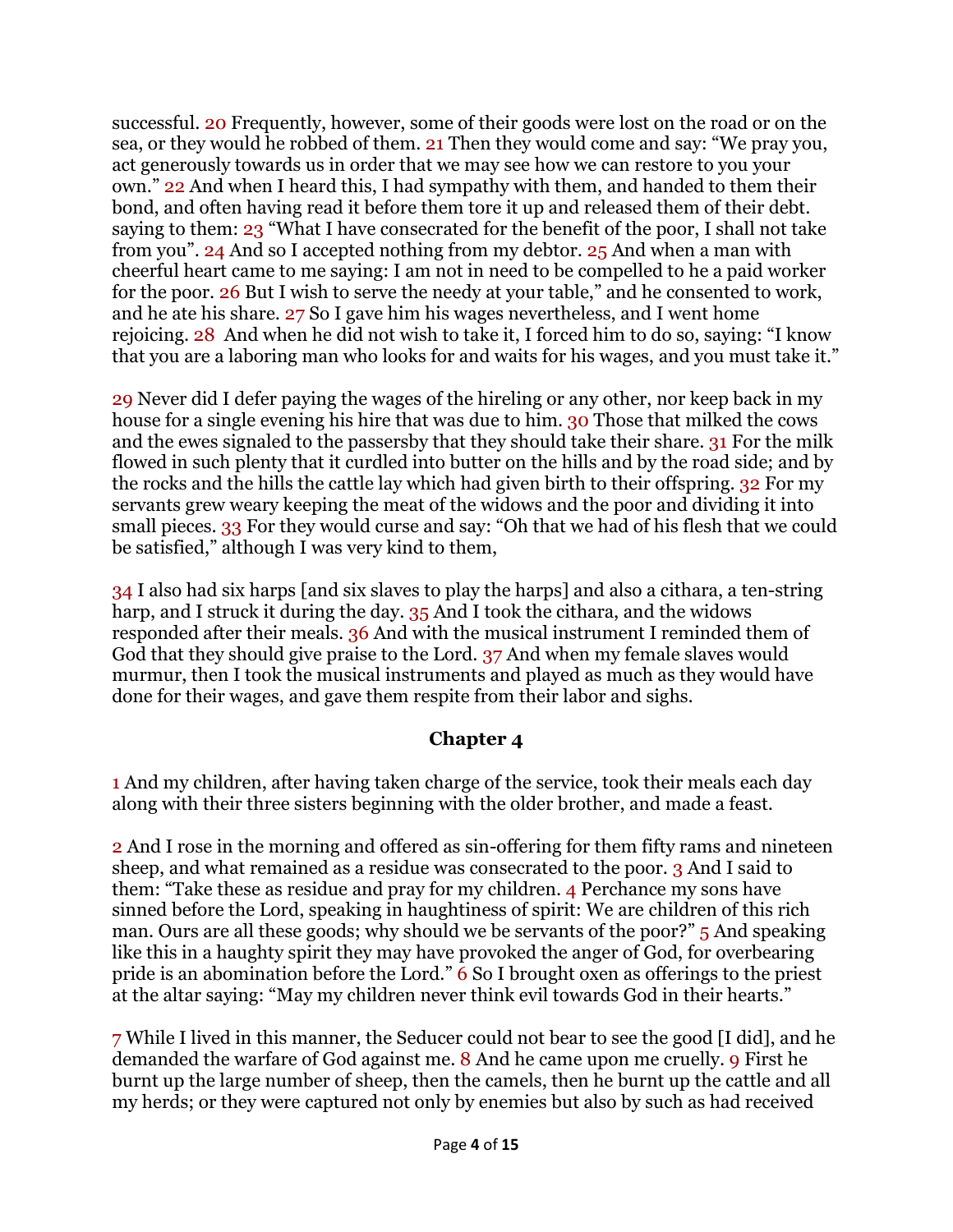benefits from me. 10 And the shepherds came and announced that to me. 11 But when I heard it, I gave praise to God and did not blaspheme.

12 And when the Seducer learned of my fortitude, he plotted new thing's against me. 13 He disguised himself as King of Persia and besieged my city, and after he had led off all that were therein, he spoke to them in malice, saying in boastful language: 14 "This man Job who has obtained all the goods of the earth and left nothing for others, he has destroyed and torn down the temple of god. 15 Therefore shall I repay to him what he has done to the house of the great god.

16 Now come with me and we shall pillage all that is left in his house." 17 And they answered and said to him: "He has seven sons and three daughters. 18 Take heed for fear that they flee into other lands and they may become our tyrants and then come over us with force and kill us." 19 And he said: Be not at all afraid. His flocks and his wealth have I destroyed by fire, and the rest have I captured, and his children shall I kill." 20 And having spoken in this manner, he went and threw the house upon my children and killed them. 21 And my fellow-citizens, seeing that what was said by him had become true, came and pursued me, and robbed me of all that was in my house. 22 And I saw with mine own eyes the pillage of my house, and men without culture and without honor sat at my table and on my couches, and I could not remonstrate against them. 23 For I was exhausted like a woman with her loins let loose from multitude of pains, remembering chiefly that this warfare had been predicted to me by the Lord through His angel. 24 And I became like one who, when seeing the rough sea and the adverse winds, while the lading of the vessel in mid-ocean is too heavy, casts the burden into the sea, saying: 25 "I wish to destroy all this only in order to come safely into the city so that I may take as profit the rescued ship and the best of my things." 26 In this manner I managed my own affairs.

27 But there came another messenger and announced to me the ruin of my own children, and I was shaken with terror. 28 And I tore my clothes and said: The Lord has given, the Lord has taken. As it has deemed best to the Lord, in this way it has come to be. May the name of the Lord be blessed."

#### **Chapter 5**

1 And when Satan saw that he could riot put me to despair, he went and asked my body of the Lord in order to inflict plague on me, for the Evil one could not bear my patience. 2 Then the Lord delivered me into his hands to use my body as he wanted, but he gave him no power over my soul. 3. And he came to me as I was sitting on my throne still mourning over my children. 4 And he resembled a great hurricane and turned over my throne and threw me upon the ground. 5 And I continued lying on the floor for three hours. and he smote me with a hard plague from the top of my head to the toes of my feet. 6 And I left the city in great terror and woe and sat down upon a dunghill my body being worm-eaten. 7 And I wet the earth with the moistness of my sore body, for matter flowed off my body, and many worms covered it. 8 And when a single worm crept off my body, I put it back saying: "Remain on the spot where you have been placed until He who has sent you will order you elsewhere." **9** In this way I endured for sever years,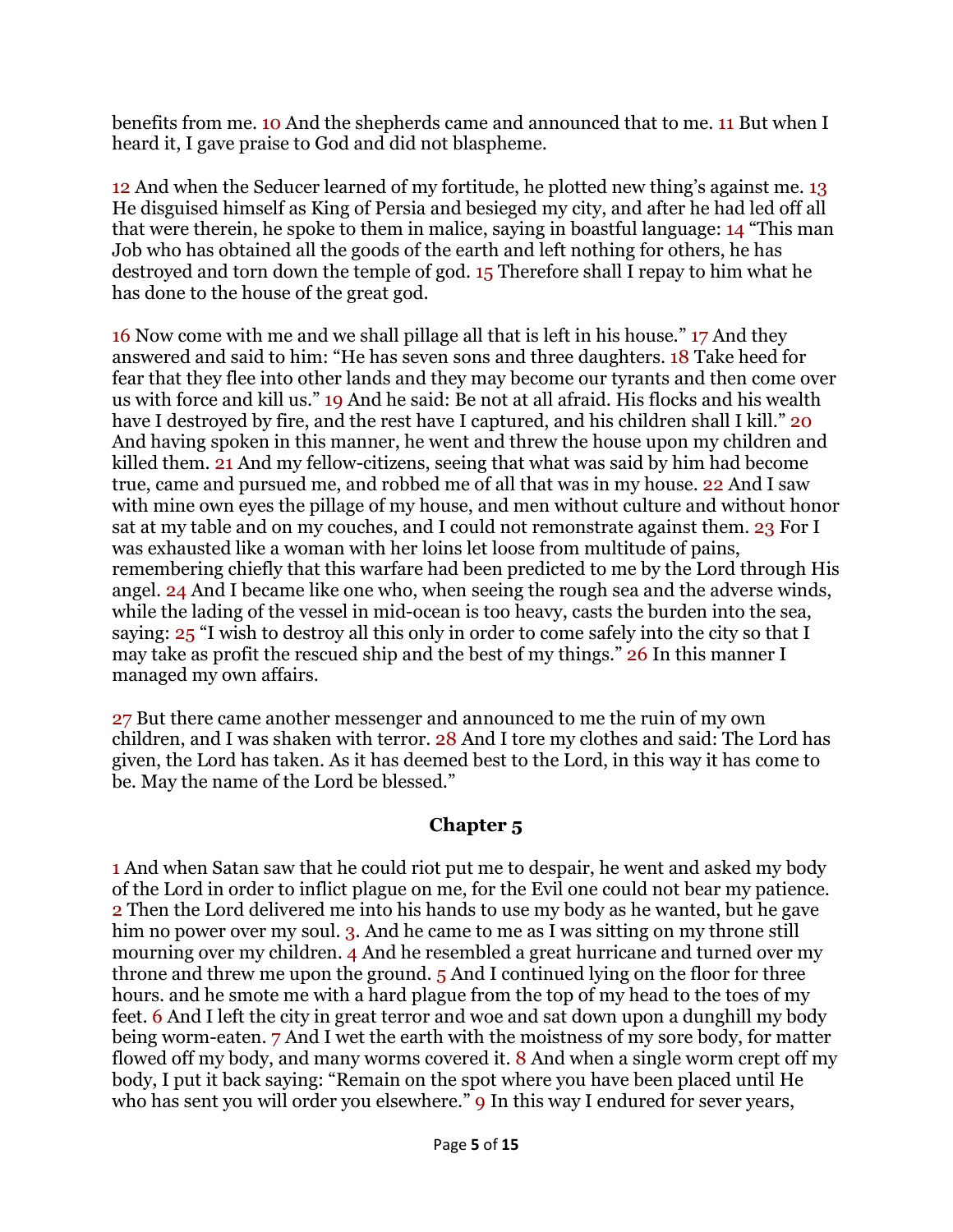sitting on a dung-hill outside of the city while being plague-stricken. 10 And I saw with mine own eyes my longed-for children [carried by angels to heaven?] 11 And my humbled wife who had been brought to her bridal chamber in such great luxuriousness and with spearmen as body-guards. I saw her do a water-carrier's work like a slave in the house of a common man in order to win some bread and bring it to me. 12 And in my sore affliction I said: "Oh that these braggart city rulers whom I soul not have thought to be equal with my shepherd dogs should now employ my wife as servant!" 13 And after this I took courage again. 14 Yet afterwards they withheld even the bread that it should only have her own nourishment. 15 But she took it and divided it between herself and me, saying woefully: "Woe to me! Forthwith he may no longer feed on bread, and he cannot go to the market to ask bread of the bread-sellers in order to bring it to me that he may eat?" 16 And when Satan learned this, he took the guise of a breadseller, and it was as if by chance that my wife met him and asked him for bread thinking that it was that sort of man. 17 But Satan said to her: "Give me the value, and then take what you wish." 18 After that, she answered saying: Where shall I get money? Do you not know what misfortune happened to me. If you have pity, show it to me; if not, you will see." 19 And he replied saying: "If you did not deserve this misfortune, you would not have suffered all this. 20 Now, if there is no silver piece in your hand, give me the hair of your head and take three loaves of bread for it, so that you may live on there for three days. 21 Then she said to herself: "What is the hair of my head in comparison with my starving husband?" 22 And so after having pondered over the matter, she said to him: "Rise and cut off my hair." 3 Then he took a pair of scissors and took off the hair of her head in the presence of all, and gave her three loaves of bread. 24 Then she took them and brought them to me. And Satan went behind her on the road, hiding himself as he walked and troubling her heart greatly.

#### **Chapter 6**

1 And immediately my wife came near me and crying aloud and weeping she said: "Job! Job! How long wilt you sit upon the dung-hill outside of the city, pondering yet for a while and expecting to obtain your hoped-for salvation!" 2 And I have been wandering from place to place, roaming about as a hired servant; the memory has already died away from earth. 3 And my sons and the daughters that I carried on my bosom and the labors and pains that I sustained have been for nothing? 4 And you sit in the malodorous state of soreness and worms, passing the nights in the cold air. 5 And I have undergone all trials, troubles, and pains, day and night until I succeeded in bringing bread to you. 6 For your surplus of bread is no longer allowed to me; and as I can scarcely take my own food and divide it between us, I pondered in my heart that it was not right that you should be in pain and hunger for bread. 7 And so I ventured to go to the market without bashfulness. and when the bread-seller told me: "Give me money. and you will have bread." I disclosed to him our state of distress. 8 Then I heard him say: "If you have no money, hand me the hair of your head, and take three loaves of bread in order that you may live on these for three days." 9 And I yielded to the wrong and said to him "Rise and cut off my hair!" and he rose and in disgrace cut off with the scissors the hair of my head on the market place while the crowd stood by and wondered. 10 Who would then not be astonished saying: "Is this Sitis, the wife of Job, who had fourteen curtains to cover her inner sitting room, and doors within doors so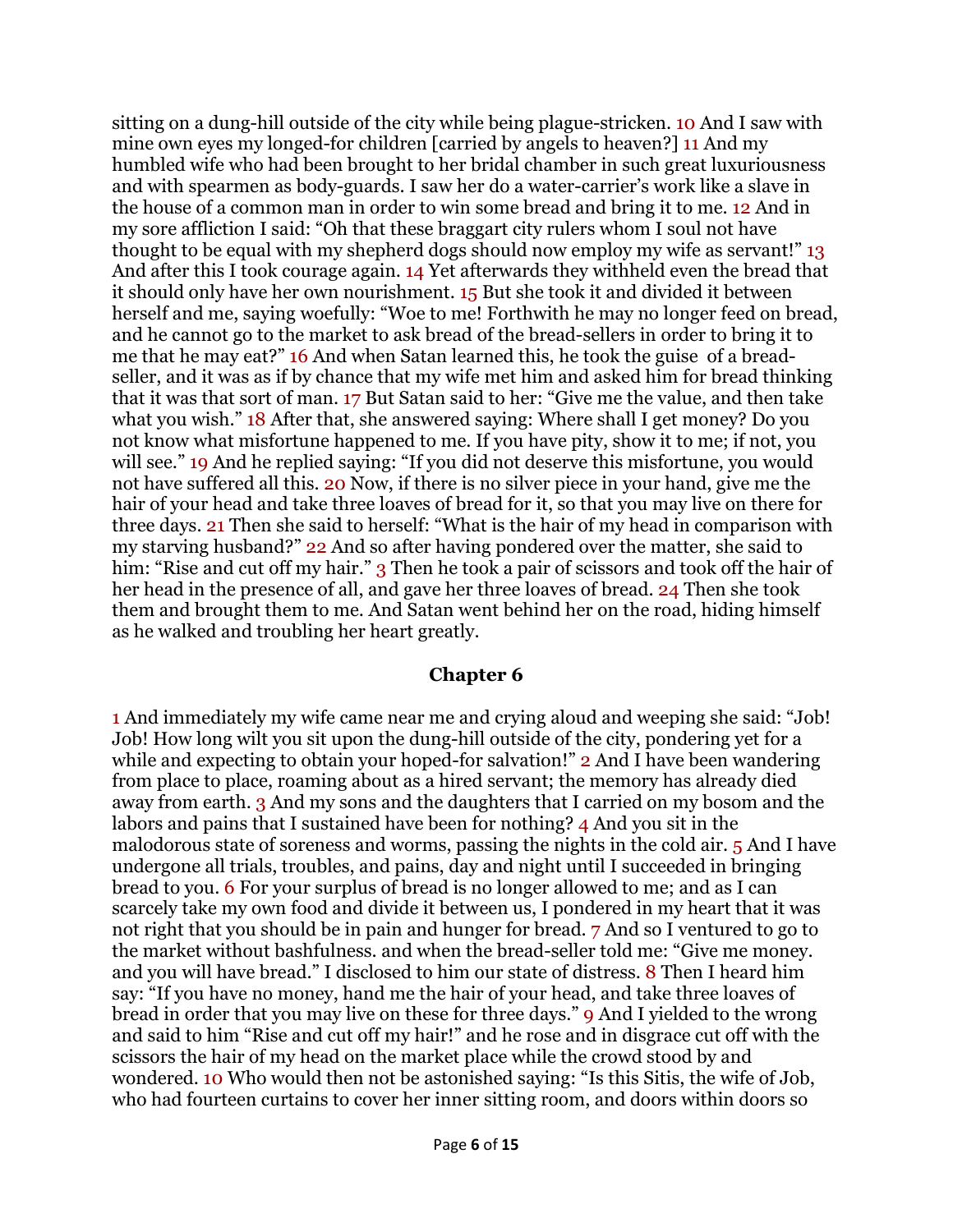that he was greatly honored who would be brought near her, and now she barters off her hair for bread!

11 Who had camels laden with goods. and they were brought into remote lands to the poor, and now she sells her hair for bread!

12 Observe her who had seven tables immovably set in her house at which each poor man and each stranger ate, and now she sells her hair for bread!

13 Observe her who had the basin wherewith to wash her feet made of gold and silver, and now she walks upon the ground and [sells her hair for bread!]

14 Observe her who had her garments made of fine-textured linen interwoven with gold, and now she exchanges her hair for bread!

15 Observe her who had couches of gold and of silver, and now she sells her hair for bread!"

16 In short then, Job, after the many things that have been said to me, I now say in one word to you: 17 "Since the feebleness of my heart has crushed my bones, rise then and take these loaves of bread and enjoy them, and then speak some word against the Lord and die!

18 For I too, would exchange the torpor of death for the sustenance of my body."

19 But I replied to her "I have been for these seven years plague-stricken, and I have stood the worms of my body, and I was not weighed down in my soul by all these pains. 20 And as to the word which you said: 'Speak some word against God and die!', together with you I will sustain the evil which you see. and let us endure the ruin of all that we have. 21 Yet you desire that we should say some word against God and that He should be exchanged for the great Pluto [the god of the nether world.] 22 Why do you not remember those great goods which we possessed? If these goods come from the lands of the Lord, should not we also endure evils and be high-minded in everything until the Lord will have mercy again and show pity to us? 23 Do you not see the Seducer stands behind you and confounds your thoughts in order that you should beguile me 24 And he turned to Satan and said: "Why do you not come openly to me? Stop hiding yourself you wretched one, 25 Does the lion show his strength in the weasel cage? Or does the bird fly in the basket? I now tell you: Go away and wage your war against me."

26 Then he went of from behind my wife and placed himself before me crying and he said: Job, I yield and give way to you who are but flesh while I am a spirit. 27 You are plague-stricken, but I am in great trouble. 28 For I am like a wrestler contesting with a wrestler who has, in a single-handed combat, torn down his antagonist and covered him with dust and broken every limb of his, whereas the other one who lies beneath, having displayed his bravery, gives forth sounds of triumph testifying to his own superior excellence. 29 In this way you, O Job, are beneath and stricken with plague and pain, and yet you have carried the victory in the wrestling-match with me, and I yield to you."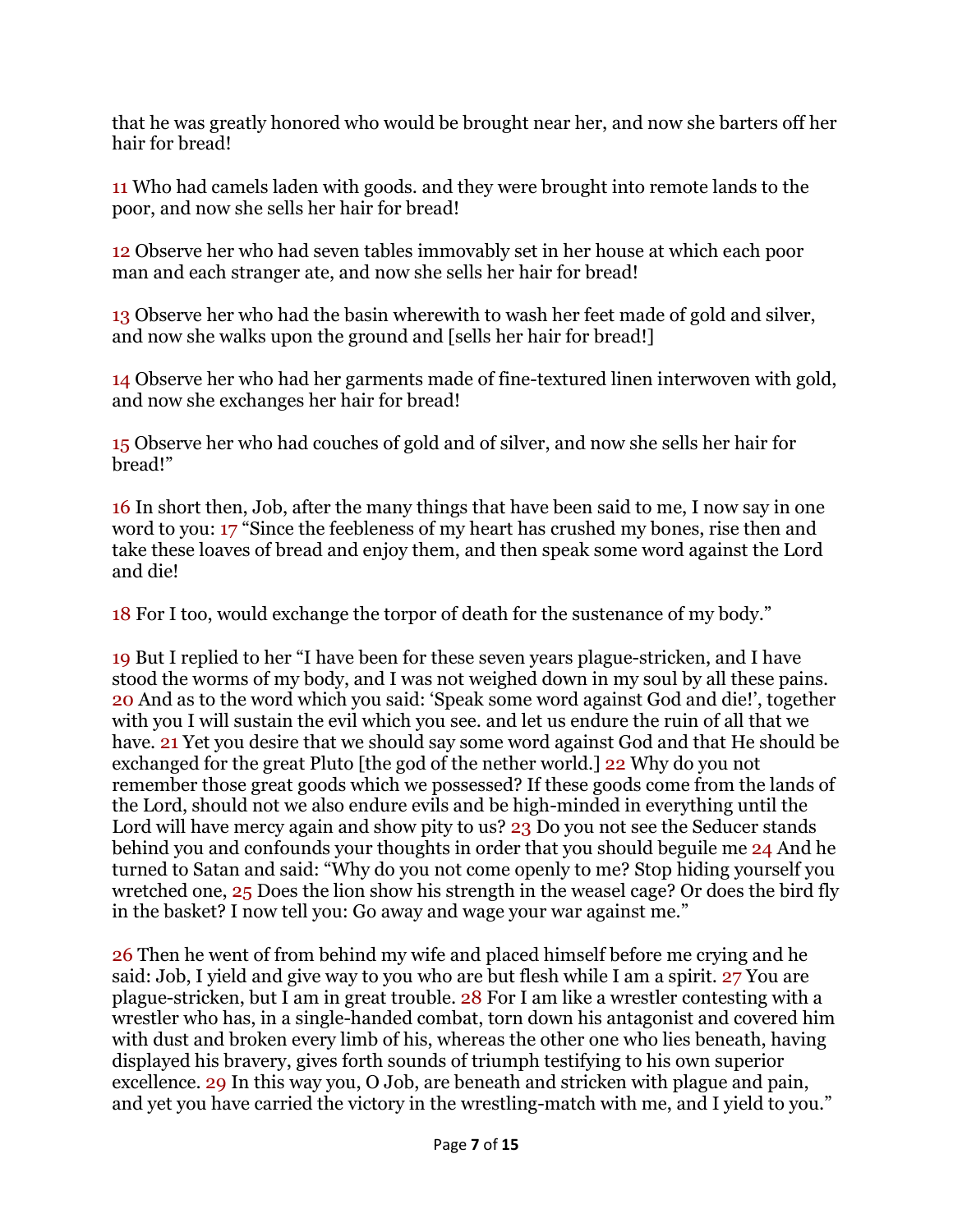30. Then he left me abashed. 31 Now my children, do you also show a firm heart in all the evil that happens to you, for greater than all things is firmness of heart.

#### **Chapter 7**

1 At this time the kings heard what had happened to me and they rose and came to me. each from his land to visit me and to comfort me. 2. And when they came near me, they cried with a loud voice and each tore his clothes. 3 And after they had prostrated themselves, touching the earth with their heads, they sat down next to me for seven days and seven nights, and none spoke a word. 4 They were four in numbers: Eliplaz, the king of Teman, and Balad, and Sophar, and Elilhu. 5 And when they had taken their seat, they conversed about what had happened to me. 6 Now when for time first time they had come to me and I had shown them my precious stones, they were astonished and said: 7 "If of us three kings all our possessions would be brought together into one, it would not come up to the precious stones of Jobab's kingdom (crown?). For you are of greater nobility than all the people of the East. 8 And when, therefore, they now came to the land of Ausitis "Uz" to visit me, they asked in the city: "Where is Jobab, the ruler of this whole land?" 9 And they told them concerning me: "He sits upon the dung-hill outside of the city for he has not entered the city' for seven years." 10 And then again they- inquired concerning my possessions, and there was revealed to them all that happened to me. 11 And when they had learned this, they went out of the city with the inhabitants, and my fellow-citizens pointed me out to them. 12 But these remonstrated and said: "Surely, this is not Jobab." 13 And while they hesitated, there said Eliphaz. the King of Teman: "Come let us step near and see." 14 And when they came near I remembered them, and I wept very much when I learned the purpose of their journey. 15 And I threw earth upon my head, and while shaking my head I revealed to them that I was [Job]. 16 And when they saw me shake my head they threw themselves down upon the ground, all overcome with emotion 17 And while their hosts were standing around, I saw the three kings lie upon the ground for three hours like dead. 18 Then they rose and said to each other: We cannot believe that this is Jobab." 19 And finally, after they had for seven day's inquired after everything concerning me and searched for my flocks and other possessions, they said: 20 "Do we not know how many goods were sent by him to the cities and the villages round about to be given to the poor, aside from all that was given away by him within his own house? How then could he have fallen into such a state of perdition and misery!" 21 And after the seven days Elihu said to the kings: "Come let us step near and examine him accurately, whether he truly is Jobab or not?" 22 And they, being not half a mile (*stadium*) distant from his malodorous body, they rose and stepped near, carrying perfume in their hands, while their soldiers went with them and threw fragrant incense round about them so that they could come near me. 23 And after they had passed like this three hours, covering the way with aroma, they drew nigh. 24 And Eliphaz began and said: "Are you, indeed, Job, our fellow-king? Are you the one who owned the great glory? 25 Are you he who once shone like the sun of day upon the whole earth? Are you he who once resembled the moon and the stars effulgent throughout the night?" 26 And I answered him and said: "I am," and upon that, all wept and lamented, and they sang a royal song of lamentation, their whole army joining them in a chorus.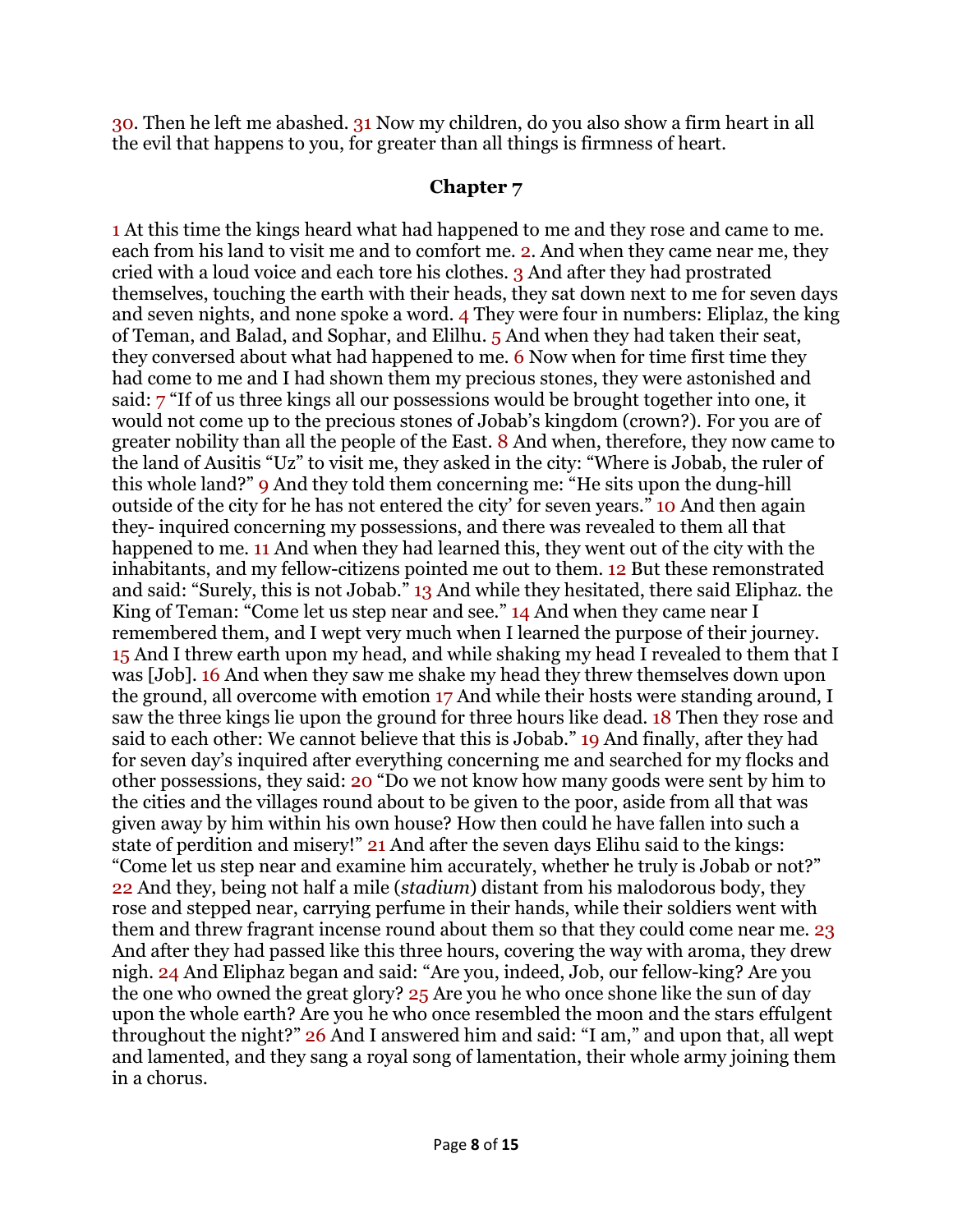27 And again Eliphaz said to me: "Are you he who had ordered seven thousand sheep to be given for the clothing of the poor? Where, then has gone the glory of your throne?

28 Are you he who had ordered three thousand cattle to do the plowing of the field for the poor? Wither, then has your glory gone!

29 Are you he who had golden couches, and now you sit upon a dung hill? ["Where then has your glory gone!"]

30 Are you he who had sixty tables set for the poor? Are you he who had censer's for the fine perfume made of precious stones, and now you are in a malodorous state? Where then has your glory gone!

31 Are you he who had golden candelabras set upon silver stands; and now must you long for the natural gleam of the moon? ["Where then has your glory gone!"]

32 Are you the one who had ointment made of the spices of frankincense, and now you are in a state of repulsiveness! [Where then has your glory gone!"]

33 Are you he who laughed the wrong doers and sinners to scorn and now you have become a laughingstock to all!" [Where then has your glory gone]

34 And when Eliphaz had for a long time cried and lamented, while all the others joined him, so that the commotion was very great, I said to them: 35 Be silent and I will show you my throne, and the glory of its splendor: My glory will be everlasting. 36 The whole world shall perish, and its glory shall vanish, and all those who hold fast to it, will remain beneath, but my throne is in the upper world and its glory and splendor will be to the right of the Savior in the heavens. 37 My throne exists in the life of the "holy ones" and its glory in the imperishable world. 38 For rivers will he dried up and their arrogance shall go down to the depth of the abyss, but the streams of my land in which my throne is erected, shall not dry up, but shall remain unbroken in strength.

39 The kings perish and the rulers vanish, and their glory and pride is as the shadow in a looking glass, but my Kingdom lasts forever and ever, and its glory and beauty is in the chariot of my Father).

## **Chapter 8**

I When I spoke this way to them, Ehiphaz became angry and said to the other friends "For what purpose is it that we have come here with our hosts to comfort him? 9 He upbraids us. Therefore let us return to our countries.

2 This man sits here in misery worm-eaten amidst an unbearable state of putrefaction, and yet he challenges its saving: 'Kingdoms shall perish and their rulers, but my Kingdom, says he, shall last forever". 3 Eliphaz, then, rose in great commotion, and, turning away from them in great fury, said: "I go from here. We have indeed come to comfort him, but he declares war to us in view of our armies." 4 But then Baldad seized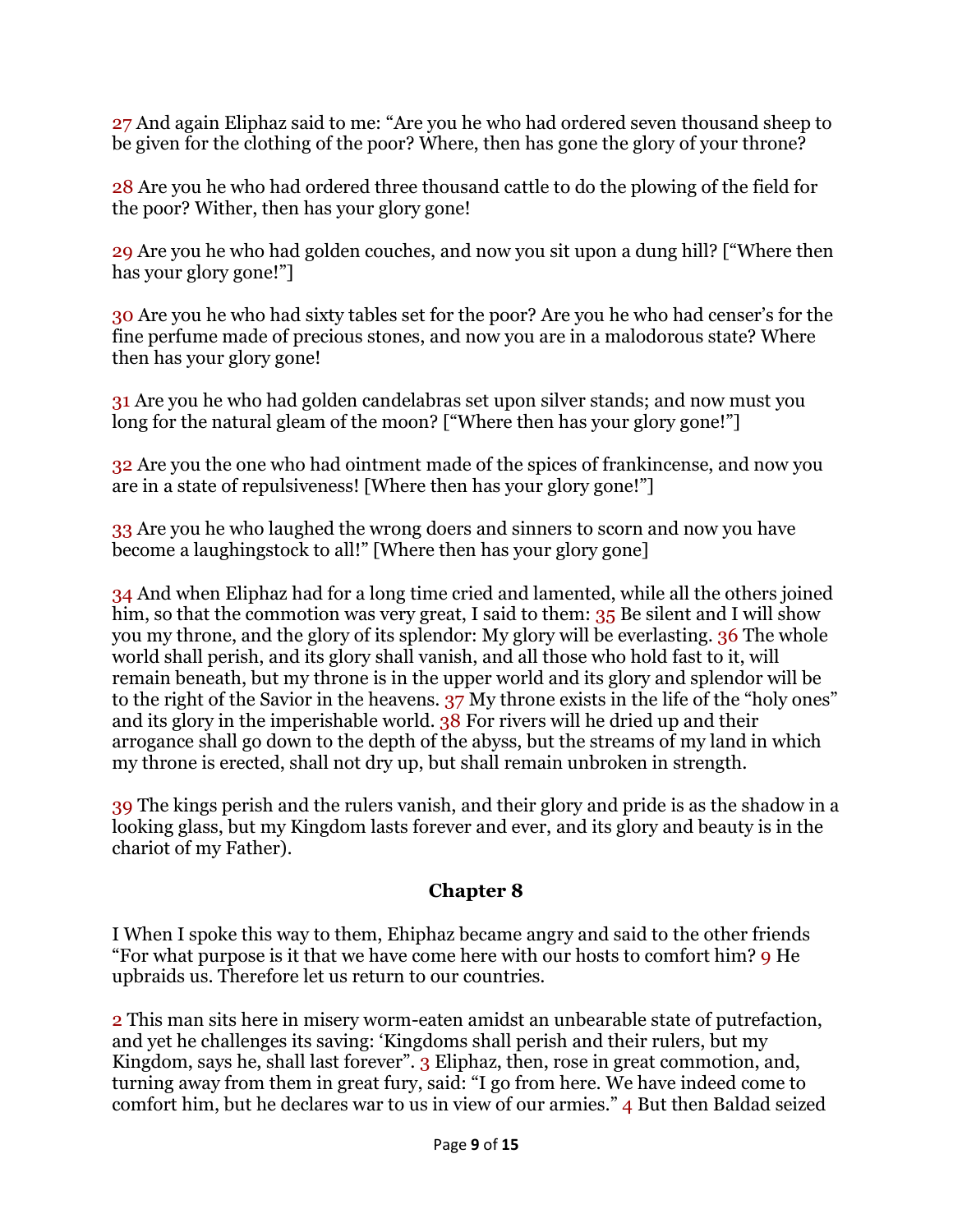him by the hand and said: "Not in this manner ought one to speak to an afflicted man, and especially to one stricken down with so many plagues. 5 We, being in good health, dared not approach him on account of the offensive odor, except with the help of plenty of fragrant aroma. But you, Eliphaz. are forgetful of all this. 6 Let me speak plainly. Let us be magnanimous and learn what is the cause? Must he in remembering his former days of happiness not become mad in his mind? 7 Who should not be altogether perplexed seeing himself in this way lapse into misfortune and plagues? But let me step near him that I may find by what cause is he like this?" 9 And Baldad rose and approached me saying: "Are you Job?" and he said: "Is your heart still in good keeping? 9 And I said: "I did not hold fast to the earthly things, since the earth with all that inhabit it is unstable. But my heart holds fast to the heaven, because there is no trouble in heaven." 10 Then Baldad rejoined and said: "We know that the earth is unstable, for it changes according to season. At times it is in a state of peace, and at times it is in a state of war. But of the heaven we hear that it is perfectly steady. 11 But are you truly in a state of calmness? Therefore let me ask and speak, and when you answer me to my first word, I shall have a second question to ask, and if again you answer in well-set words, it will be manifest that your heart has not been unbalanced." 12 And I said: "Upon what do you set your hope?" And I said: "Upon the living God." 13. And he said to me: "Who deprived you of all you possessed? And who inflicted you with these plagues 9" And I said: "God." 14 And he said: "If you still place your hope upon God, how can He do wrong in judgment, having brought upon you these plagues and misfortunes, and having taken from you all your possessions? 15 And since He has taken these, it is clear that He has given you nothing. No king will disgrace his soldier who has served him well as bodyguard?" 16 [And I answered saying]: "Who understands the depths of the Lord and of His wisdom to be able to accuse God of injustice"? 17 [And Baldad said]: "Answer me, o Job, to this. Again I say to you: 'If you are in a state of calm reason, teach me if you have wisdom: 18 Why do we see the sun rise in the East and set in the West? And again when rising in the morning we find him rise in the East? Tell me your thought about this?" 19 Then said I: "Why shall I betray (babble forth) the mighty mysteries of God? And should my mouth stumble in revealing things belonging to the Master? Never! 20 Who are we that we should pry into matters concerning the upper world while we are only of flesh, nay, earth and ashes! 21 In order that you know that my heart is sound, hear what I ask you: 22 Through the stomach comes food, and water you drink through the mouth, and then it flows through the same throat, and when the two go down to become excrement, they again part; who effects this separation." 23 And Baldad said: "I do not know." And I rejoined and said to him: "If you do not understand even the exits of the body, how can you understand the celestial circuits?"

24 Then Sophar rejoined and said: "We do not inquire after our own affairs, but we desire to know whether you are in a sound state, and we see that your reason has not been shaken. 25. What now do you wish that we should do for you? We have come here and brought the physicians of three kings, and if you wish, you may he cured by them." 26 But I answered and said: "My cure and my restoration comes from God, the Maker of physicians."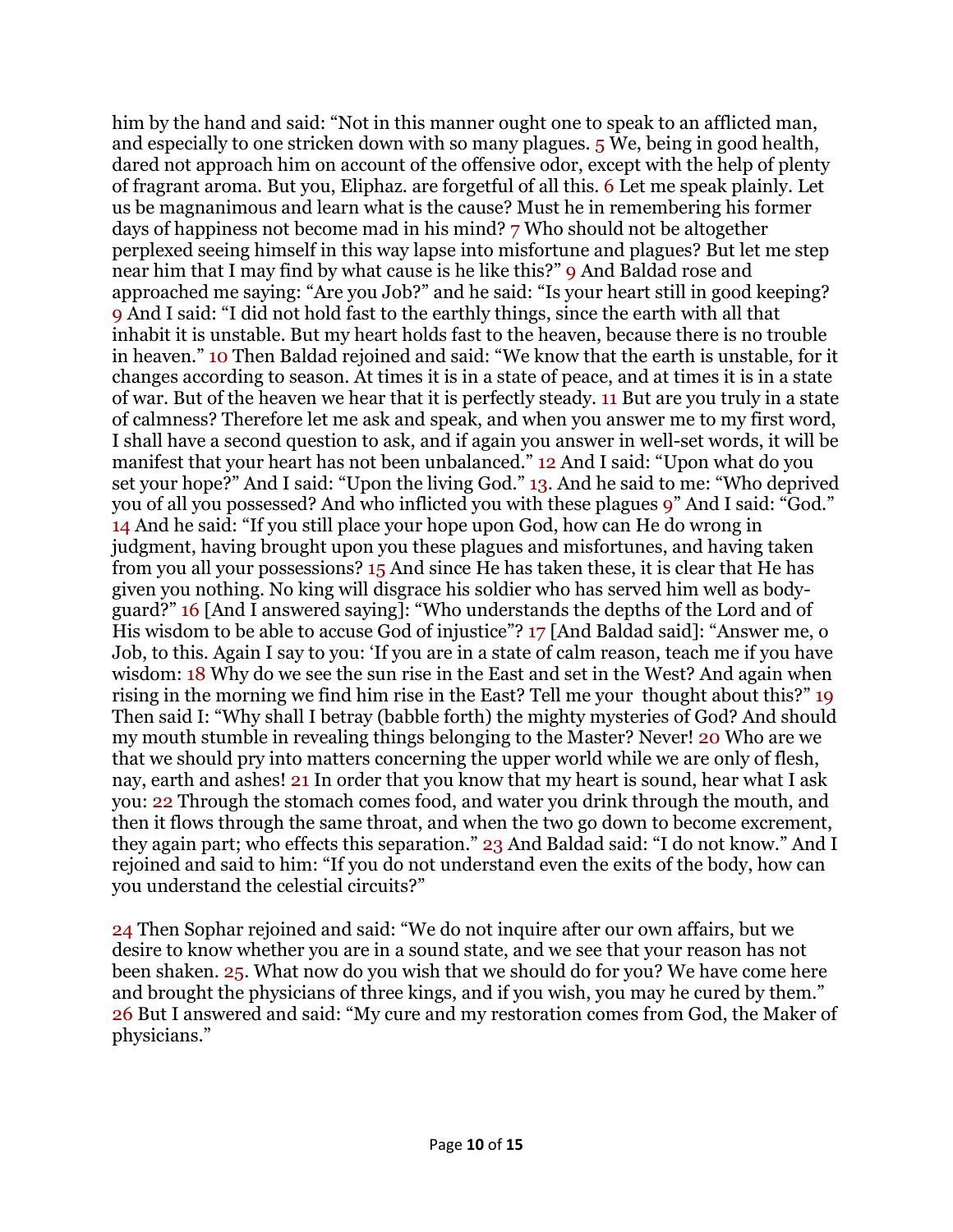#### **Chapter 9**

1 And when I spoke in this way to them, there my wife Sitis came running, dressed in rags. from the service of the master by whom she was employed as slave though she had been forbidden to leave, for fear that the kings, on seeing her, might take her as captive. 2 And when she came, she threw herself prostrate to their feet, crying and saying: "Remember'. Eliphaz and you other friends, what I was once with you, and how I have changed, how I am now dressed to meet you" 3 Then the kings broke forth in great weeping and, being in double perplexity, they kept silent. But Eliphaz took his purple mantle and cast it about her to wrap herself up with it. 4 But she asked him saying: "I ask as favor of you, my Lords, that you order your soldiers that they should dig among the ruins of our house which fell upon my children, so that their bones could be brought in a perfect state to the tombs. 5 Fir as we have, owing to our misfortune, no power at all, and so we may at least see their bones. 6 For have I like a brute the motherly feeling of wild beasts that my ten children should have perished on one day and not to one of them could I give a decent burial?" 7 And the kings gave order that the ruins of my house should be dug up. But I prohibited it, saving 8 "Do not go to the trouble in vain; for my children will not he found, for they are in the keeping of their Maker and Ruler."

9 And the kings answered and said: "Who will gainsay that he is out of his mind and raves? 10 For while we desire to bring the bones of his children back, he forbids us to do so saying: 'They have been taken and placed the keeping of their Maker'. Therefore prove to us the truth." 11 But I said to them: "Raise me that I may stand up, and they lifted me, holding up my arms from both sides. 12 And I stood upright, and pronounced first the praise of God and after the prayer I said to them: "Look with your eyes to the East." 13 And they looked and saw my children with crowns near the glory of the King, the Ruler of heaven.

14 And when my wife Sitis saw this, she fell to the ground and prostrated [herself] before God, saying: "Now I know that my memory remains with the Lord." 15 And after she had spoken this, and the evening came, she went to the city, back to the master whom she served as slave, and lay herself down at the manger of the cattle and died there from exhaustion. 16 And when her despotic master searched for her and did not find her, he came to the fold of his herds, and there he saw her stretched out upon the manger dead, while all the animals around were crying about her. 17 And all who saw her wept and lamented, and the cry extended throughout the whole city. 18 And the people brought her down and wrapped her up and buried her by the house which had fallen upon her children. 19 And the poor of the city made a great mourning for her and said: "This Sitis, whose like in nobility and in glory is not found in any woman. Alas! she was not found worthy of a proper tomb!" 20 The dirge for her you will find in the record.

#### **Chapter 10**

But Eliphaz and those that were with him were astonished at these things, and they sat down with me and replying to me, spoke in boastful words concerning me for twenty seven days. 2 They repeated it again and again that I suffered deservedly in this way for having committed many sins, and that there was no hope left for me, but I retorted to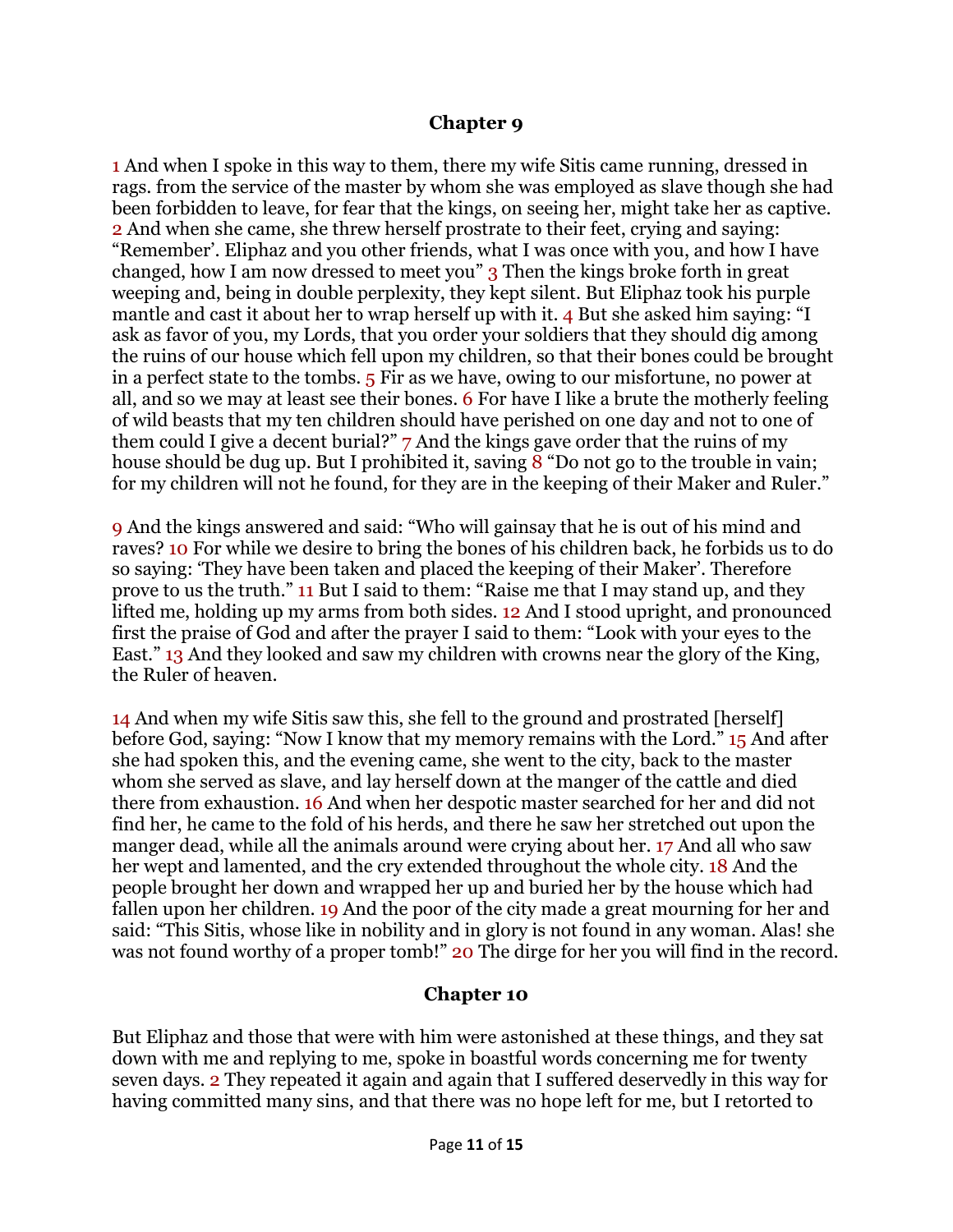these men in zest of contention myself. 3 And they rose in anger, ready to part in wrathful spirit. But Elihu conjured them to stay yet a little while until he would have shown them what it was. 4 "For," said he, "so many days did you pass, allowing Job to boast that he is just. But I shall no longer suffer it. 5 For from the beginning did I continue crying over him, remembering his former happiness. But now he speaks boastfully and in overbearing pride he says that he has his throne in the heavens. 6 Therefore, hear me, and I will tell you what is the cause of his destiny. 7 Then, imbued with the spirit of Satan. Elihu spoke hard words which are written down in the records left of Elihu. 8 And after he had ended, God appeared to me in a storm and in clouds, and spoke. blaming Elihu and showing me that he who had spoken was not a man, but a wild beast.

9 And when God had finished speaking to me, the Lord spoke to Eliphaz: "You and your friends have sinned in that you have not spoken the truth concerning my servant Job. 10 Therefore rise up and make him bring a sin-offering for you in order that your sins may be forgiven; for were it not for him, I would have destroyed you." 11 And so they brought to me all that belonged to a sacrifice, and I took it and brought for them a sin-offering, and the Lord received it favorably and forgave them their wrong. 12 Then when Eliphaz, Baldad and Sophar saw that God had graciously pardoned their sin through His servant Job, but that He did not deign to pardon Elihu, then did Eliphaz begin to sing a hymn, while the others responded, their soldiers also joining while standing by the altar. 13 And Eliphaz spoke in this manner. "Taken off is the sin and our injustice gone;

14 But Elihu, the evil one, shall have no remembrance among the living; his luminary is extinguished and has lost its light.

15 The glory of his lamp will announce itself for him, for he is the son of darkness. and not of light.

16 The doorkeepers of the place of darkness shall give him their glory and beauty as share; His Kingdom has vanished, his throne has moldered, and the honor of his stature is in (Sheol) Hades.

17 For he has loved the beauty of the serpent and the scales (*skins*) of' the dragon, his gall and his venom belongs to the Northern One (Zphuni = Adder).

18 For he did not own himself to the Lord nor did he fear him, but he hated those whom He has chosen (known).

19 In this manner God forgot him, and "the holy ones" abandoned him, his wrath and anger shall be to him desolation and he will have no mercy in his heart, nor peace, because he, had the venom of an adder on his tongue.

20 Righteous is the Lord, and His judgments are true, With him there is no preference of person, for He judges all alike.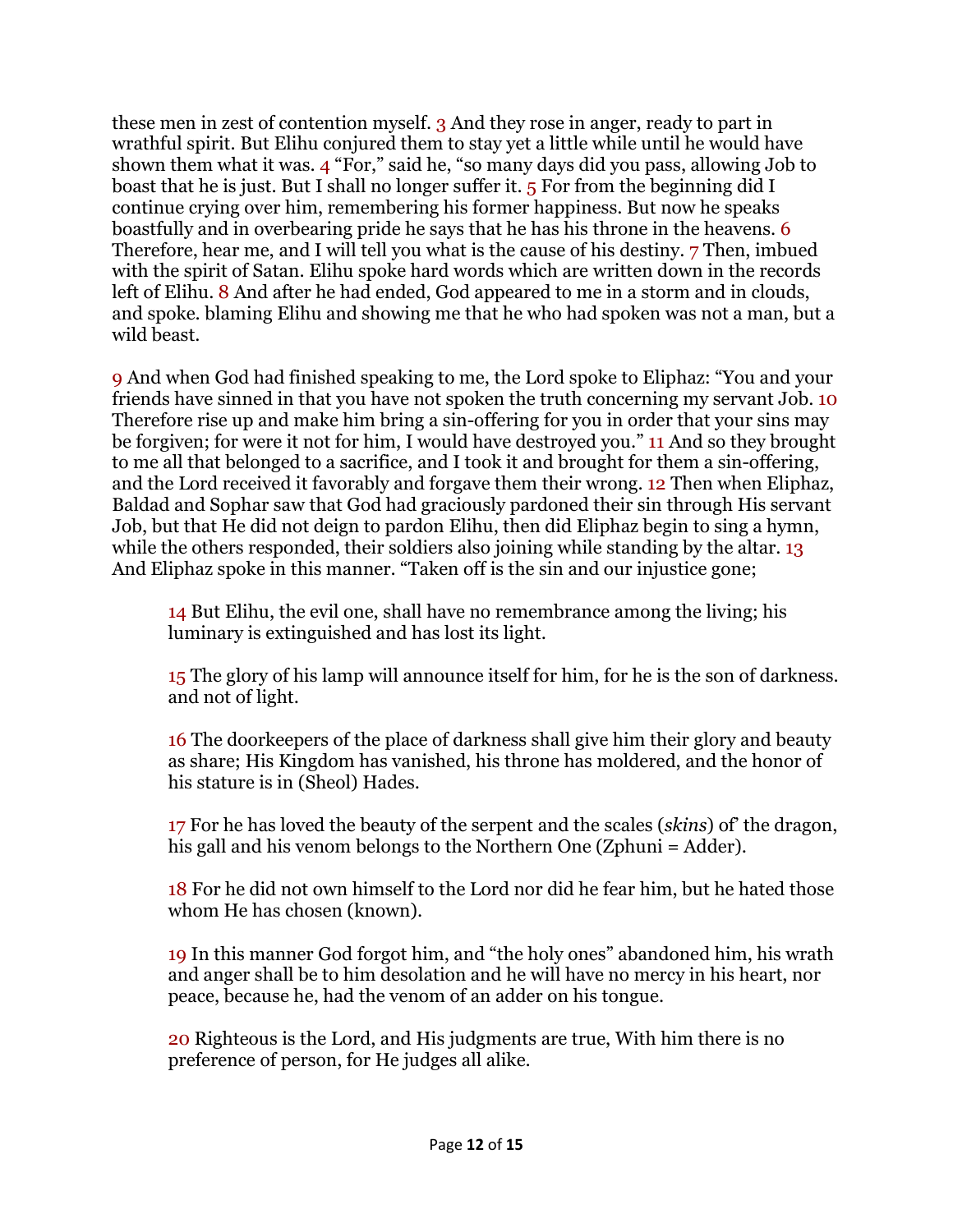21 The Lord comes! The "holy ones" have been prepared: The crowns and the prizes of the victors precede them!

22 Let the saints rejoice, and let their hearts exult in gladness; for they shall receive the glory which is in store for them.

### Chorus.

23 Our sins are forgiven, our injustice has been cleansed, but Elihu has no remembrance among the living."

24 After Eliphaz had finished the hymn, we rose and went back to the city, each to the house where they lived.

25 And the people made a feast for me in gratitude and delight of God, and all my friends came back to me.

26 And all those who had seen me in my former state of happiness, asked me saying: "What are those three things here among us?"

## **Chapter 11**

1 But I being desirous to take up again my work of benevolence for the poor, asked them saying: 2 "Give me each a lamb for the clothing of the poor in their state of nakedness, and four drachmas (coins) of silver or gold" 3 Then the Lord blessed all that was left to me, and after a few days I became rich again in merchandise, in flocks and all things which I had lost, and I received all in double number again. 4 Then I also took as wife your mother and became the father of you ten in place of the ten children that had died.

5 And now, my children, let me admonish you: "After I die. You will take my place.

6 Only do not abandon the Lord. Be charitable towards the poor; Do not disregard the feeble. Take not for yourselves wives from strangers.

7 My children, I shall divide among you what I possess, so that each may have control over his own and have full power to do good with his share." 8 And after he had spoken like this, he brought all his goods and divided them among his seven sons, but he gave nothing of his goods to his daughters.

9 Then they said to their father: "Our lord and father! Are we not also your children? Why, then, do you not also give us a share of your possessions?" 10 Then said Job to his daughters: "Do not become angry my daughters. I have not forgotten you. I have preserved for you a possession better than that which your brothers have taken." 11 And he called his daughter whose name was Day (Yemima) and said to her: "Take this double ring used as a key and go to the treasure-house and bring me the golden casket, that I may give you your possession." 12 And she went and brought it to him, and he opened it and took out three-stringed girdles about the appearance of which no man can speak. 13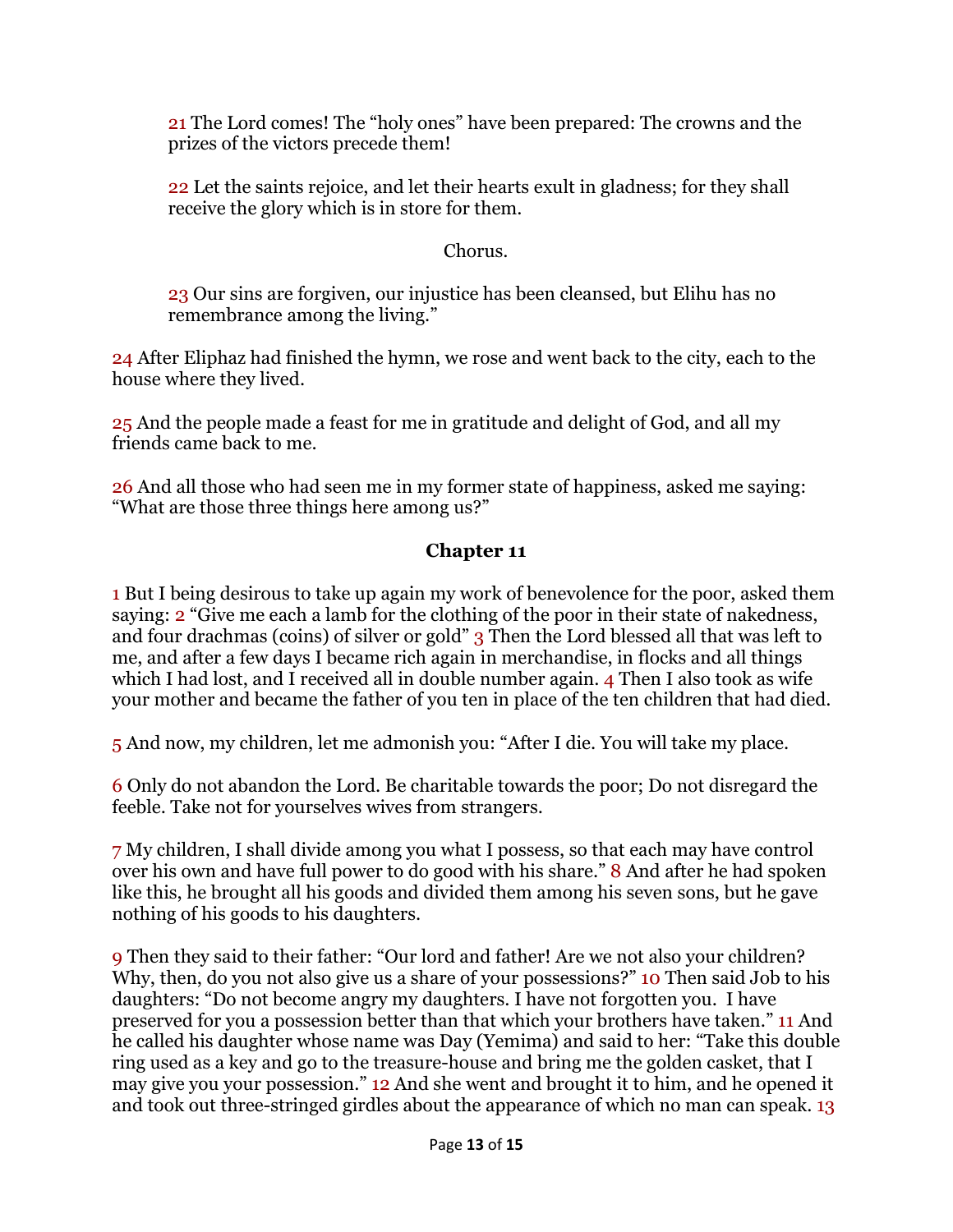For they were not earthly work, but celestial sparks of light flashed through them like the rays of the sun. 14 And he gave one string to each of His daughters and said: "Put these as girdles around you in order that all the days of your life they may encircle you and endow you with everything good."

15 And the other daughter whose name was Kassiah said: "Is this the possession of which you say it is better than that of our brothers? What now? Can we live on this?" 16 And their father said to them: "Not only have you here sufficient to live on, but these bring you into a better world to live in, in the heavens. 17 Or do you not know my children, the value of these things here? Hear then! When the Lord had deemed me worthy to have compassion on me and to take off my body the plagues and the worms, He called me and handed to me these three strings. 15 And He said to me: 'Rise and gird up your loins like a man I will demand of you and declare you to me'. 19 And I took them and girt them around my loins, and immediately did the worms leave my body, and likewise did the plagues, and my whole body took new strength through the Lord, and in this manner I passed on, as though I had never suffered. 20 But also in my heart I forgot the pains. Then, the Lord spoke to me in His great power and showed me all that was and will be.

21 Now then, my children, in keeping these, you will not have the enemy plotting against you nor [evil] intentions in your mind because this is a charm (Phylacterion) from the Lord. 22 Rise then and gird these around you before I die in order that you may see the angels come at my parting so that you may see with wonder the powers of God." 23 Then rose the one whose name was Day (Yemima) and girt herself; and immediately she departed her body, as her father had said, and she put on another heart, as if she never cared for earthly things. 24 And she sang angelic hymns in the voice of angels, and she chanted forth the angelic praise of God while dancing.

25 Then the other daughter, Kassia by name, put on the girdle, and her heart was transformed, so that she no longer wished for worldly things. 26 And her mouth assumed the dialect of the heavenly rulers (Archonts) and she sang the donology of the work of the High Place and if any one wishes to know the work of the heavens he may take an insight into the hymns of Kassia.

27 Then did the other daughter by the name of Amalthea's Horn (Keren Happukh) gird herself and her mouth spoke in the language of those on high; for her heart was transformed, being lifted above the worldly things. 28 She spoke in the dialect of the Cherubim, singing the praise of the Ruler of the cosmic powers (virtues) and extolling their (His?) glory.

29 And he who desires to follow the vestiges of the "Glory of the Father" will find them written down in the Prayers of Amalthea's Horn.

## **Chapter 12**

1 After these three had finished singing hymns. did I Nahor (Neros) brother of Job sit down next to him, as he lay down. 2 And I heard the marvelous (great) things of the